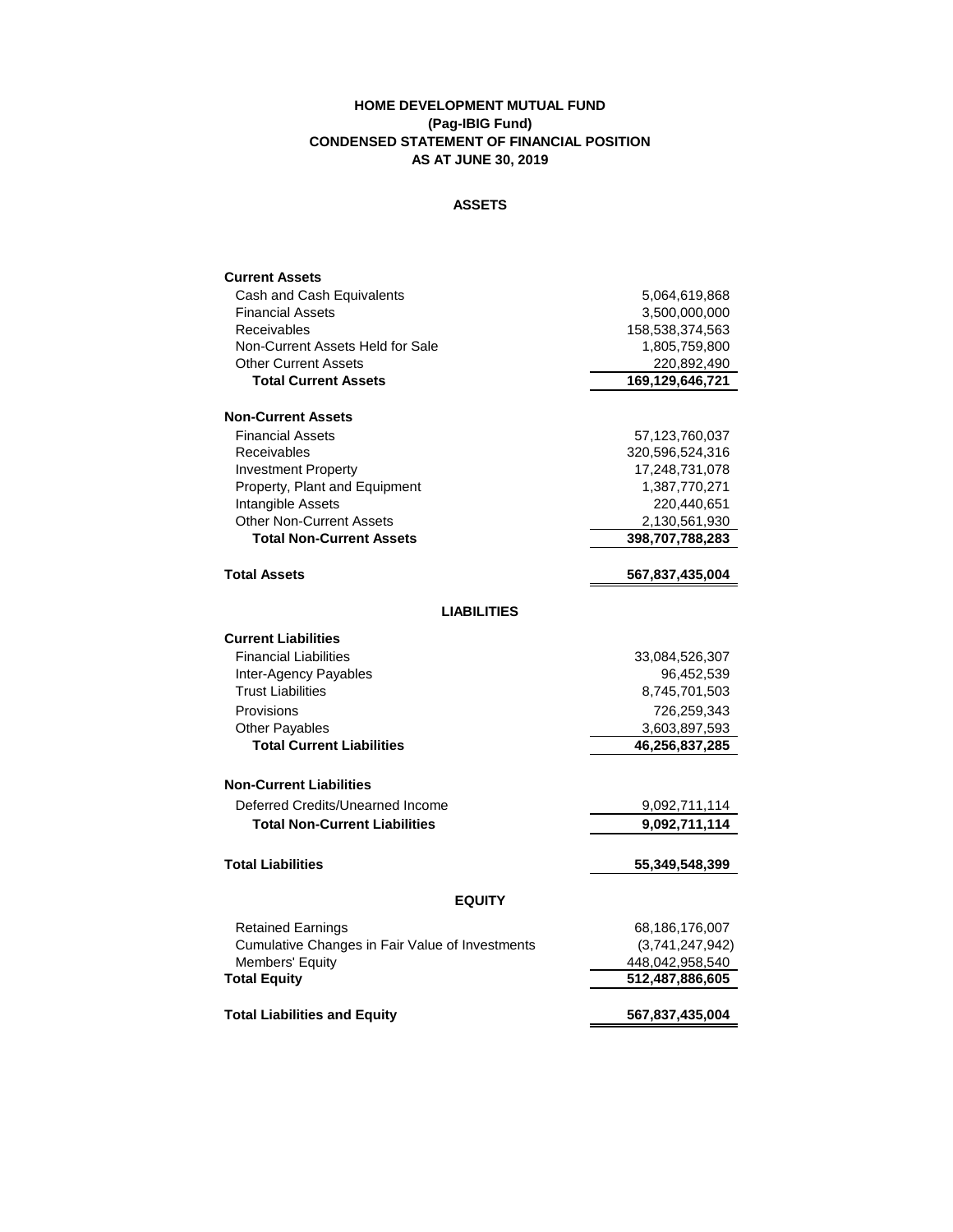# **HOME DEVELOPMENT MUTUAL FUND (Pag-IBIG Fund) CONDENSED STATEMENT OF COMPREHENSIVE INCOME FOR THE PERIOD ENDED JUNE 30, 2019**

| Service and Business Income<br>21,863,204,591<br>2,964,203,533<br>Gains<br>Other Non-Operating Income<br>1,561,177,474<br><b>Total Income</b><br>26,388,585,598<br><b>Expenses</b><br><b>Personnel Services</b><br>2,276,641,176<br>Maintenance and Other Operating Expenses<br>3,262,346,326<br><b>Financial Expenses</b><br>13,015,218<br>Non-Cash Expenses<br>4,797,429,714<br>10,349,432,434<br><b>Total Expenses</b><br><b>Profit</b><br>16,039,153,164<br>645,913<br>Net Assistance/Subsidy/(Financial Assistance/Subsidy/Contribution)<br><b>Net Income</b><br>16,038,507,251<br>Other Comprehensive Income for the Period<br>8,660,328,694<br>24,698,835,945<br><b>Comprehensive Income</b> | <b>Income</b> |  |
|-----------------------------------------------------------------------------------------------------------------------------------------------------------------------------------------------------------------------------------------------------------------------------------------------------------------------------------------------------------------------------------------------------------------------------------------------------------------------------------------------------------------------------------------------------------------------------------------------------------------------------------------------------------------------------------------------------|---------------|--|
|                                                                                                                                                                                                                                                                                                                                                                                                                                                                                                                                                                                                                                                                                                     |               |  |
|                                                                                                                                                                                                                                                                                                                                                                                                                                                                                                                                                                                                                                                                                                     |               |  |
|                                                                                                                                                                                                                                                                                                                                                                                                                                                                                                                                                                                                                                                                                                     |               |  |
|                                                                                                                                                                                                                                                                                                                                                                                                                                                                                                                                                                                                                                                                                                     |               |  |
|                                                                                                                                                                                                                                                                                                                                                                                                                                                                                                                                                                                                                                                                                                     |               |  |
|                                                                                                                                                                                                                                                                                                                                                                                                                                                                                                                                                                                                                                                                                                     |               |  |
|                                                                                                                                                                                                                                                                                                                                                                                                                                                                                                                                                                                                                                                                                                     |               |  |
|                                                                                                                                                                                                                                                                                                                                                                                                                                                                                                                                                                                                                                                                                                     |               |  |
|                                                                                                                                                                                                                                                                                                                                                                                                                                                                                                                                                                                                                                                                                                     |               |  |
|                                                                                                                                                                                                                                                                                                                                                                                                                                                                                                                                                                                                                                                                                                     |               |  |
|                                                                                                                                                                                                                                                                                                                                                                                                                                                                                                                                                                                                                                                                                                     |               |  |
|                                                                                                                                                                                                                                                                                                                                                                                                                                                                                                                                                                                                                                                                                                     |               |  |
|                                                                                                                                                                                                                                                                                                                                                                                                                                                                                                                                                                                                                                                                                                     |               |  |
|                                                                                                                                                                                                                                                                                                                                                                                                                                                                                                                                                                                                                                                                                                     |               |  |
|                                                                                                                                                                                                                                                                                                                                                                                                                                                                                                                                                                                                                                                                                                     |               |  |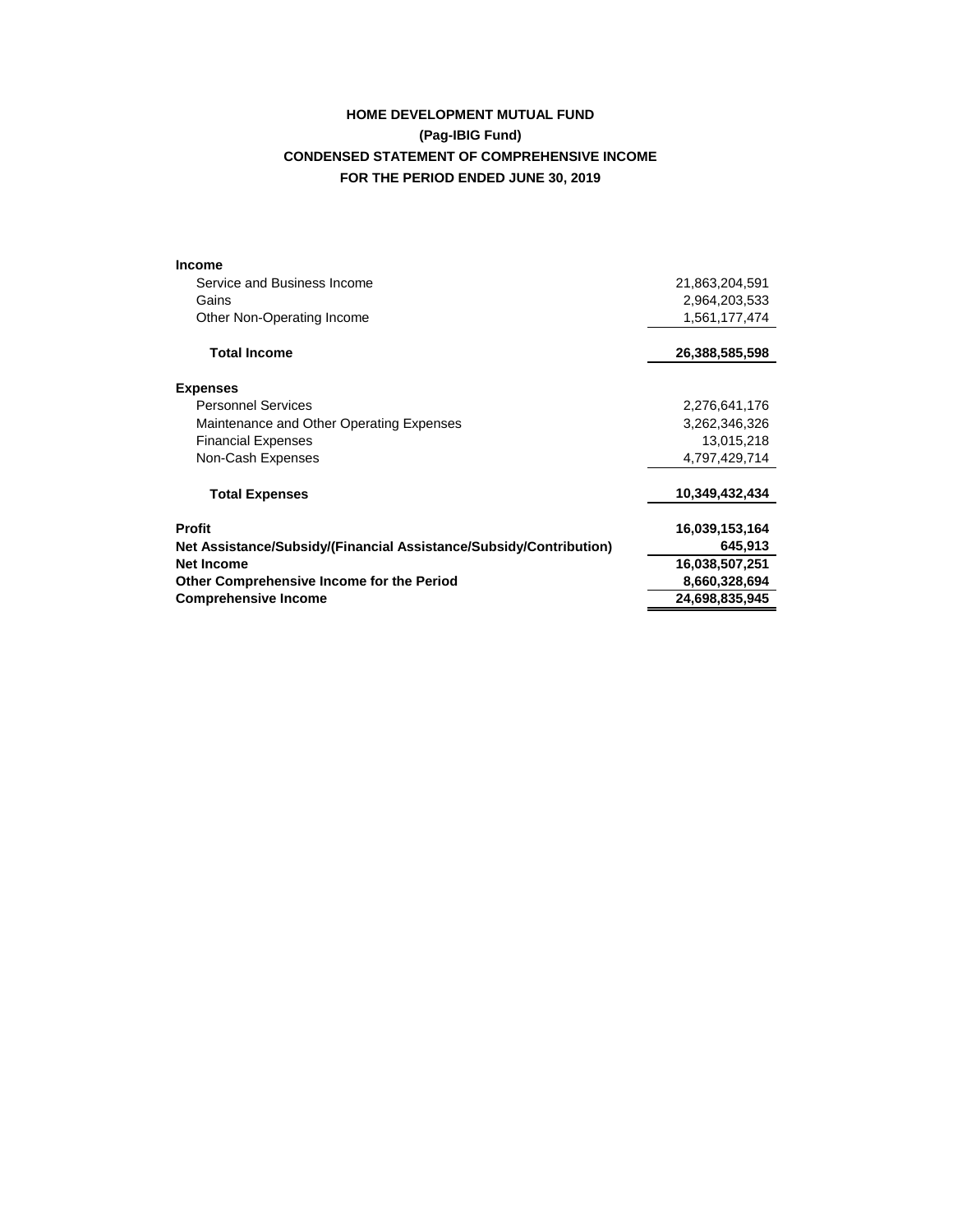## **HOME DEVELOPMENT MUTAL FUND (Pag-IBIG Fund) STATEMENTS OF CHANGES IN EQUITY FOR THE PERIOD ENDED JUNE 30, 2019**

|                                                    | <b>Cumulative Changes</b><br>in Fair Value of<br><b>Investments</b> | <b>Retained Earnings/</b><br>(Deficit) | <b>Members' Equity</b> | <b>TOTAL</b>     |
|----------------------------------------------------|---------------------------------------------------------------------|----------------------------------------|------------------------|------------------|
| <b>RESTATED BALANCE AT JANUARY 1, 2018</b>         | (5,333,274,428)                                                     | 74,525,852,668                         | 361,436,072,685        | 430,628,650,925  |
| <b>CHANGES IN EQUITY FOR 2018</b><br>Add/(Deduct): |                                                                     |                                        |                        |                  |
| <b>Members' Contribution</b>                       |                                                                     |                                        | 40,591,517,204         | 40,591,517,204   |
| Comprehensive Income for the year                  | (7,068,302,208)                                                     | 33,171,981,156                         |                        | 26,103,678,948   |
| <b>Dividends</b>                                   |                                                                     | (27, 293, 614, 914)                    | 27,293,614,914         |                  |
| <b>Provident Claims</b>                            |                                                                     |                                        | (13,898,635,582)       | (13,898,635,582) |
| TAV Offsetting/Other Adjustments                   |                                                                     | (13,302,914)                           | (6,586,200,191)        | (6,599,503,105)  |
| <b>BALANCE AT DECEMBER 31, 2018</b>                | (12,401,576,636)                                                    | 80,390,915,996                         | 408,836,369,030        | 476,825,708,390  |
| <b>CHANGES IN EQUITY FOR 2019</b><br>Add/(Deduct): |                                                                     |                                        |                        |                  |
| <b>Members' Contribution</b>                       |                                                                     |                                        | 24,241,513,502         | 24,241,513,502   |
| Comprehensive Income for the year                  | 8,660,328,694                                                       | 16,038,507,251                         |                        | 24,698,835,945   |
| <b>Dividends</b>                                   |                                                                     | (28, 229, 448, 836)                    | 28,229,448,836         |                  |
| <b>Provident Claims</b>                            |                                                                     |                                        | (7,801,489,885)        | (7,801,489,885)  |
| TAV Offsetting/Other Adjustments                   |                                                                     | (13,798,404)                           | (5,462,882,943)        | (5,476,681,347)  |
| <b>BALANCE AT JUNE 30, 2019</b>                    | (3,741,247,942)                                                     | 68,186,176,007                         | 448,042,958,540        | 512,487,886,605  |